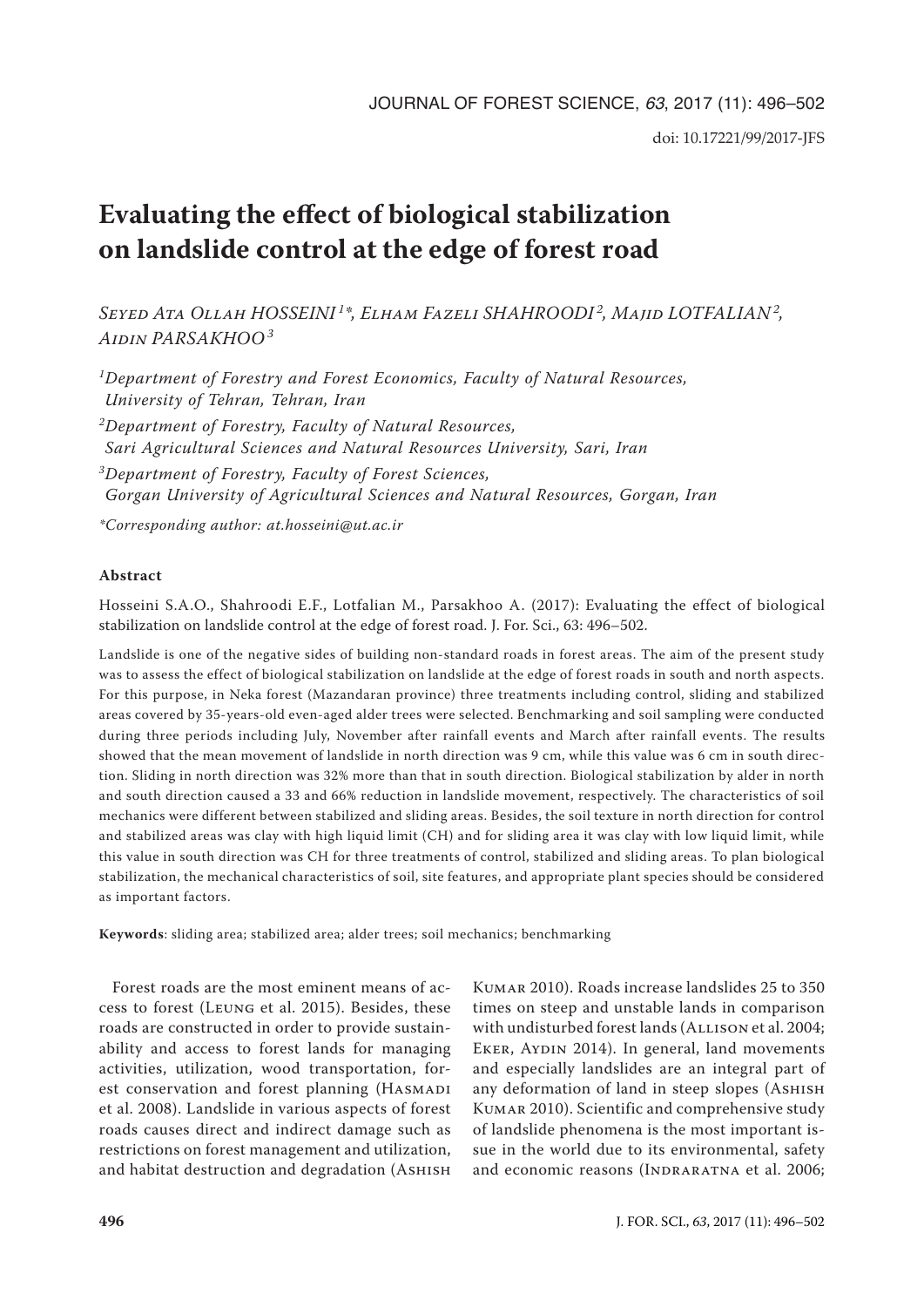POLLEN 2007). Main and detour roads of mountainous regions are among the most sensitive factors in all projects and lack of attention to this issue will result in irreversible damage (PRETI et al. 2010; Rees, Ali 2012). Therefore, bioengineering is one of the most effective ways to stabilize the long and steep slopes which is affordable (Lewis et al. 2001). The mechanism of this method is the use of vegetation to reduce instability and erosion.

Vegetation can improve the strength of slopes prone to instability through root reinforcement (DE BRITO GALVÃO et al. 2010). VOOTTIPRUEX et al. (2008) reported that Vetiver grass roots increased the soil strength 1.5 times and Acacia tree roots increased the soil shear strength 3 times. Plant roots reinforce the soil by increasing the soil-root friction and cohesion and consequently improving the soil shear strength (Oper-STEIN, FRYDMAN 2000; SCHMIDT et al. 2001; REUBENS et al. 2007; STOKES et al. 2009; ABDI et al. 2010). Various studies have been conducted in different parts of Iran (AHMADI, TALEBI-ESFANDARANI 2002; ABEDI et al. 2010; HOSSEIni et al. 2011; Nazari et al. 2011). These studies have shown the significant factors such as liquid and plastic limits in sliding areas. Lako and MARKO (2012) showed that slope and human interference are the important factors in soil degradation; SAIFUL ISKANDAR et al. (2012) indicated that moisture had a direct impact on the physical properties of soil; Leung et al. (2015) concluded that shrubs had more appropriate root systems than trees for soil sustainability in steep slopes. In northern forests of Iran, alder species are naturally established on landslide areas because of their environmental adaptability and ability of nitrogen fixation. It was reported that the root density in *Alnus subcordata* C.A. Meyer decreased with the increasing depth. Tensile strength is decreased with the diameter of roots following the power function with an average of 16.29 MPa (MALEKI et al. 2014). In biological stabilization of soil it is necessary to know the changes in soil mechanics, landslide movement and ability of trees to enhance the mechanical reinforcement of soils. Studying the soil mechanics in the north of Iran due to its mountainous features is an economically and environmentally significant factor. Hence considering this value can help the managers to construct the most appropriate road based on land capability. The aim of the present study was to assess the effect of biological stabilization on landslide control at the edge of forest roads in south and north geographical directions.

### **MATERIAL AND METHODS**

**Study area**. The present study was conducted in a forestry plan in the Hyrcanian zone of Iran (Neka Forestry Management). Neka forest is very susceptible to landslide and areas with signs of creep can be frequently detected. The northern part of Neka forest is located from 36°25'N to 36°30'N and from 53°30'E to 53°45'E. Mean annual rainfall in this region is 96 mm, ranging from 39 to 154 mm. Three parcels with areas of 74.61 and 51 ha were selected as control, sliding area and stabilized area in the northern part, respectively. The southern part is located from 36°26'N to 36°29'N and from 53°30'E to 53°45'E with similar rainfall properties to the northern part. Elevation of the study area is 500–600 m a.s.l. Other factors such as geology, physiography, soil, etc. were the same in both northern and southern aspects. Three parcels with areas of 61.44, and 39 ha were used as control, sliding and stabilized area, respectively. Alder (*A*. *subcordata*) trees were naturally established on the landslide area 35 years ago. So, both stabilized areas were even-aged with the mean density of 190 trees per hectare and volume of  $300 \text{ m}^3 \cdot \text{ha}^{-1}$ .

**Landslide analysis**. A sliding area was selected at the edge of forest road. Then, the movement points were benchmarked on a straight line to determine the displacement. In addition, a stabilized area by alder trees was selected and the movement points from a line with given distance and angle perpendicular to the longitudinal axis were determined. The points of 5 m distance were selected on lines and their elevation was recorded (AHMADI, Talebi-Esfandarani 2002; Abedi et al. 2010). The longitudinal variations of landslide were studied at three periods based on dry and wet seasons using the elevation and slope. The benchmarking was conducted to determine the type of movement based on Amberg climograph during three periods including July, November after rainfall events and March after rainfall events. After measuring and recording the point data at three studied periods, the horizontal movements of benchmarks were determined (Fig. 1). Some soil mechanic properties including liquid limit, liquid index, plastic limit and plastic index were analysed in stabilized and landslide areas by collecting 10 samples based on a systematic randomized sampling method.

**Measurements of soil mechanics**. Soil moisture content, Atterberg limits and hydrometer analysis were done. The liquid and plastic limits were determined using Casagrande method. To determine the particle size distribution, sieve and hydrometer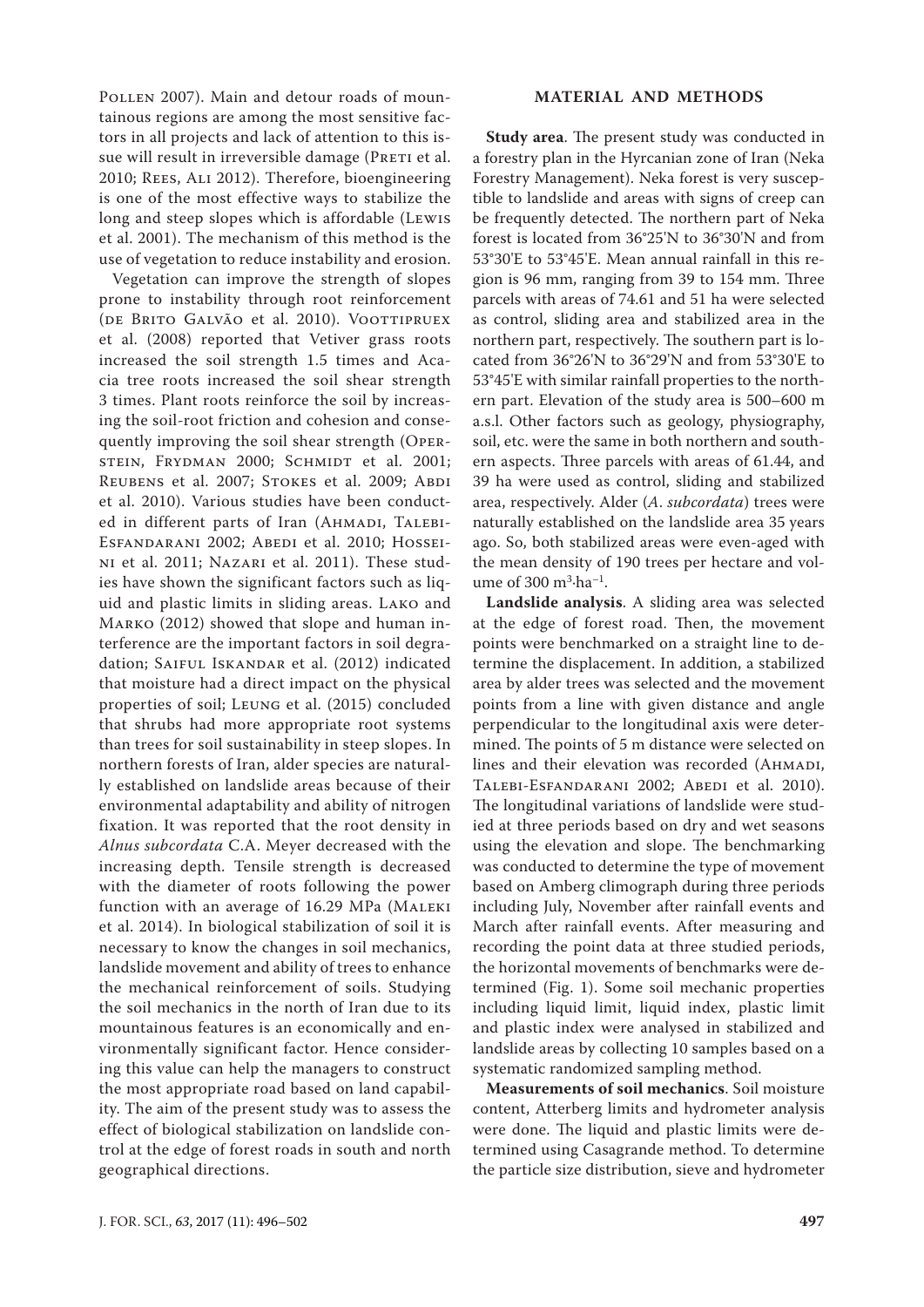

Fig. 1. Schematics of the sampling design in stabilized and landslide areas BM1, BM2 – benchmark 1, 2

analyses were conducted; sieve for large granules and hydrometer for small granules. SPSS software (Version 21, 2016) was applied to statistical analyses, and the Kolmogorov-Smirnov test was used to evaluate the normalization. After that, the movement in sliding and stabilized areas was studied using the *t*-test.

### **RESULTS AND DISCUSSION**

The horizontal movement during the measuring periods in sliding areas is presented in Table 1. In north direction, 6 points were marked so that the maximum movement belonged to bench mark 5 (16 cm) and the mean movement of benchmark was 9 cm. This value in south direction in the second and third sampling was higher than in the first one. The total mean of point movement was 6 cm. The results showed that the movement in north direction is 32% higher than in south direction.

The horizontal movement based on differences in measuring periods in the stabilized area is shown in Table 1. The mean movement of benchmark was 6 cm. Among 7 benchmarks in the southern stabilized area, benchmark 2 showed the maximum movement (8 cm). The mean movement of all

|                        |                  | North               |                |                | South          |                |  |
|------------------------|------------------|---------------------|----------------|----------------|----------------|----------------|--|
| No.                    | AB               | $\operatorname{BC}$ | AC             | AB             | BC             | AC             |  |
| <b>Sliding</b> areas   |                  |                     |                |                |                |                |  |
| $\mathbf{1}$           | $\overline{4}$   | $\overline{4}$      | 8              | $\overline{4}$ | $\overline{4}$ | 8              |  |
| $\overline{2}$         | $\boldsymbol{0}$ | 4                   | 8              | $\Omega$       | 4              | 4              |  |
| 3                      | $\overline{4}$   | $\overline{4}$      | 8              | $\theta$       | $\overline{4}$ | $\overline{4}$ |  |
| $\overline{4}$         | $\overline{4}$   | 4                   | 8              | $\theta$       | 4              | 4              |  |
| 5                      | 8                | 8                   | 16             | $\theta$       | 8              | 8              |  |
| 6                      | $\overline{4}$   | 4                   | 8              | 4              | 4              | 8              |  |
| 7                      |                  |                     |                | $\mathbf{0}$   | 8              | 8              |  |
| Mean                   | 4.0              | 4.7                 | 9.3            | 1.1            | 5.1            | 6.3            |  |
| <b>Stabilized area</b> |                  |                     |                |                |                |                |  |
| $\mathbf{1}$           | $\mathbf{0}$     | $\theta$            | $\theta$       | 4              | $\theta$       | 4              |  |
| $\overline{2}$         | $\overline{4}$   | $\overline{4}$      | 4              | 4              | $\overline{4}$ | 8              |  |
| 3                      | 4                | 4                   | 8              | $\overline{4}$ | $\mathbf{0}$   | 4              |  |
| $\overline{4}$         | $\overline{0}$   | 4                   | 4              | $\theta$       | $\theta$       | $\mathbf{0}$   |  |
| 5                      | $\overline{0}$   | 8                   | 8              | $\theta$       | $\theta$       | $\overline{0}$ |  |
| 6                      | 4                | 4                   | 8              | $\overline{4}$ | $\theta$       | 4              |  |
| 7                      | $\overline{4}$   | 4                   | 8              | $\Omega$       | $\overline{0}$ | $\overline{0}$ |  |
| 8                      | $\mathbf{0}$     | 4                   | $\overline{4}$ |                |                |                |  |
| Mean                   | 2.0              | 4.0                 | 5.5            | 2.3            | 0.6            | 2.8            |  |

AB – horizontal movement in the first and second sampling, BC – horizontal movement in the second and third sampling, AC – horizontal movement in the first and third sampling

Table 1. The horizontal movement of points in three periods of benchmarking (cm)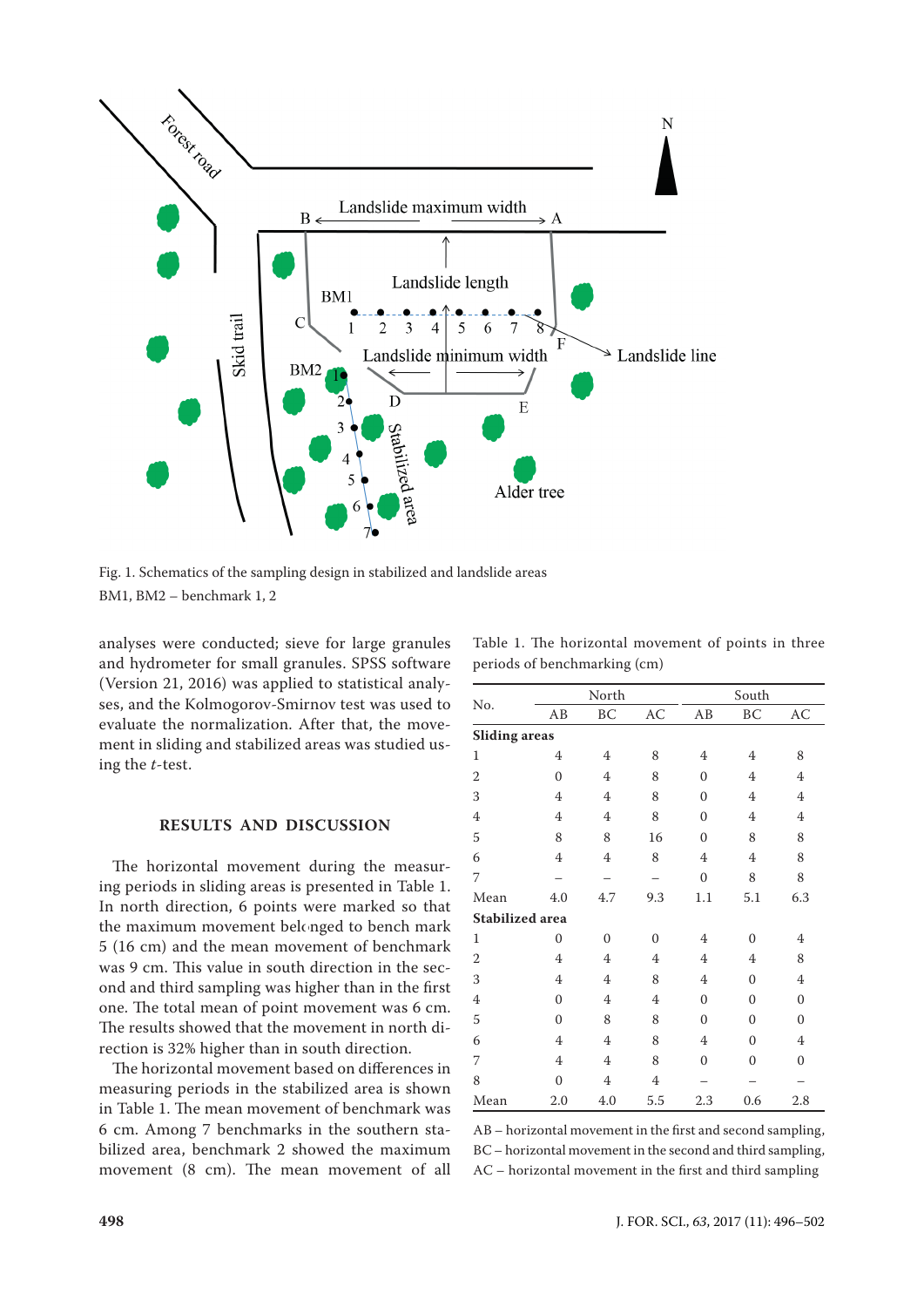Table 2. Comparison of the movement in sliding and stabilized areas according to the *t*-test

| Variable                         | Mean  |      | t-Value | Significance |
|----------------------------------|-------|------|---------|--------------|
| Movement in sliding area (cm)    | 4.83  | 8.83 | . 68    |              |
| Movement in stabilized area (cm) | 22.92 | 2.15 |         | 0.00         |

SD – standard deviation, significant difference at a 95% level

benchmarks was 2 cm. The results indicated that the movement in south direction is 95% less than in north direction. The area, length and width of the case study region have differences that are not effective in outputs. The mean movement in the northern sliding area is 9 cm and in the southern sliding area it is 6 cm. The sliding movement in similar areas in north direction is higher than that in south direction (32%). Hence, the geographical direction is effective in landslide, which is similar to results obtained by MORADI et al. (2007).

The results showed that there was no significant difference in the amount of movement between south and north for the sliding area at a 95% confidence level, while a significant difference was found for the stabilized area (Table 2).

The features of soil mechanics and its texture and grading in north direction are presented in Tables 3 and 4. The results indicated that soil moisture increased with the increasing depth. The soil texture in control, stabilized and sliding areas is clay with high liquid limit (CH), CH and clay with low liquid limit (CL), respectively. North direction due to its higher moisture has a higher volume of clay

minerals, which is consistent with results obtained by Pourghasemi et al. (2007) and Hosseini et al. (2011). In addition, the movement of benchmarks between the second and third sampling is higher than in the other samplings due to the rainfall in the months of November and March. Although both south and north directions were covered by alder for biological stabilization, alder was more affected by south direction. It can be so because this is a light-demanding species which is more success-

Table 4. The characteristics of soil grading and texture in north direction

| Area       | Depth<br>(cm) | Small<br>particles (%) | Large<br>particles (%) | Texture |
|------------|---------------|------------------------|------------------------|---------|
| Control    | $20 - 30$     | 98.1                   | 1.9                    | CН      |
|            | $70 - 80$     | 78.8                   | 21.2                   | CН      |
| Sliding    | $20 - 30$     | 85.7                   | 14.3                   | CL.     |
|            | $60 - 70$     | 84.0                   | 16.0                   | CL.     |
| Stabilized | $20 - 30$     | 98.0                   | 2.0                    | CН      |
|            | $60 - 70$     | 96.0                   | 4.0                    | CН      |

CH – clay with high liquid limit, CL – clay with low liquid limit

| Area       | Period           | Depth (cm)             | LL(%)        | PL $(\%)$ | LI             | PI       | Moisture (%) |
|------------|------------------|------------------------|--------------|-----------|----------------|----------|--------------|
|            | $\mathbf{1}$     | $20 - 30$<br>$70 - 80$ | 55<br>$44\,$ | 29<br>18  | 0.15<br>0.02   | 26<br>26 | 24.9<br>18.5 |
| Control    | $\overline{2}$   | $20 - 30$<br>$70 - 80$ | 51<br>44     | 27<br>22  | 0.11<br>0.11   | 24<br>22 | 29.7<br>21.7 |
|            | 3                | $20 - 30$<br>$70 - 80$ | 35<br>29     | 15<br>10  | 0.23<br>0.17   | 20<br>19 | 39.7<br>23.3 |
| Sliding    | $\mathbf{1}$     | $20 - 30$<br>$60 - 70$ | 38<br>34     | 17<br>14  | 0.01<br>0.11   | 21<br>20 | 27.4<br>23.2 |
|            | $\boldsymbol{2}$ | $20 - 30$<br>$60 - 70$ | 38<br>38     | 17<br>17  | 0.08<br>0.15   | 21<br>21 | 28.8<br>24.2 |
|            | 3                | $20 - 30$<br>$60 - 70$ | 37<br>38     | 16<br>17  | 0.29<br>0.28   | 21<br>21 | 34.2<br>26   |
| Stabilized | $\mathbf{1}$     | $20 - 30$<br>$60 - 70$ | 50<br>36     | 26<br>16  | 0.22<br>0.03   | 24<br>20 | 20.7<br>15.3 |
|            | $\overline{2}$   | $20 - 30$<br>$60 - 70$ | 60<br>50     | 33<br>26  | 0.09<br>$-0.1$ | 27<br>24 | 23.4<br>21.5 |
|            | 3                | $20 - 30$<br>$60 - 70$ | 64<br>45     | 37<br>23  | 0.1<br>0.08    | 27<br>22 | 35.6<br>24.9 |

Table 3. The characteristics of soil mechanics in north direction

LL – liquid limit, PL – plastic limit, LI – liquid index, PI – plastic index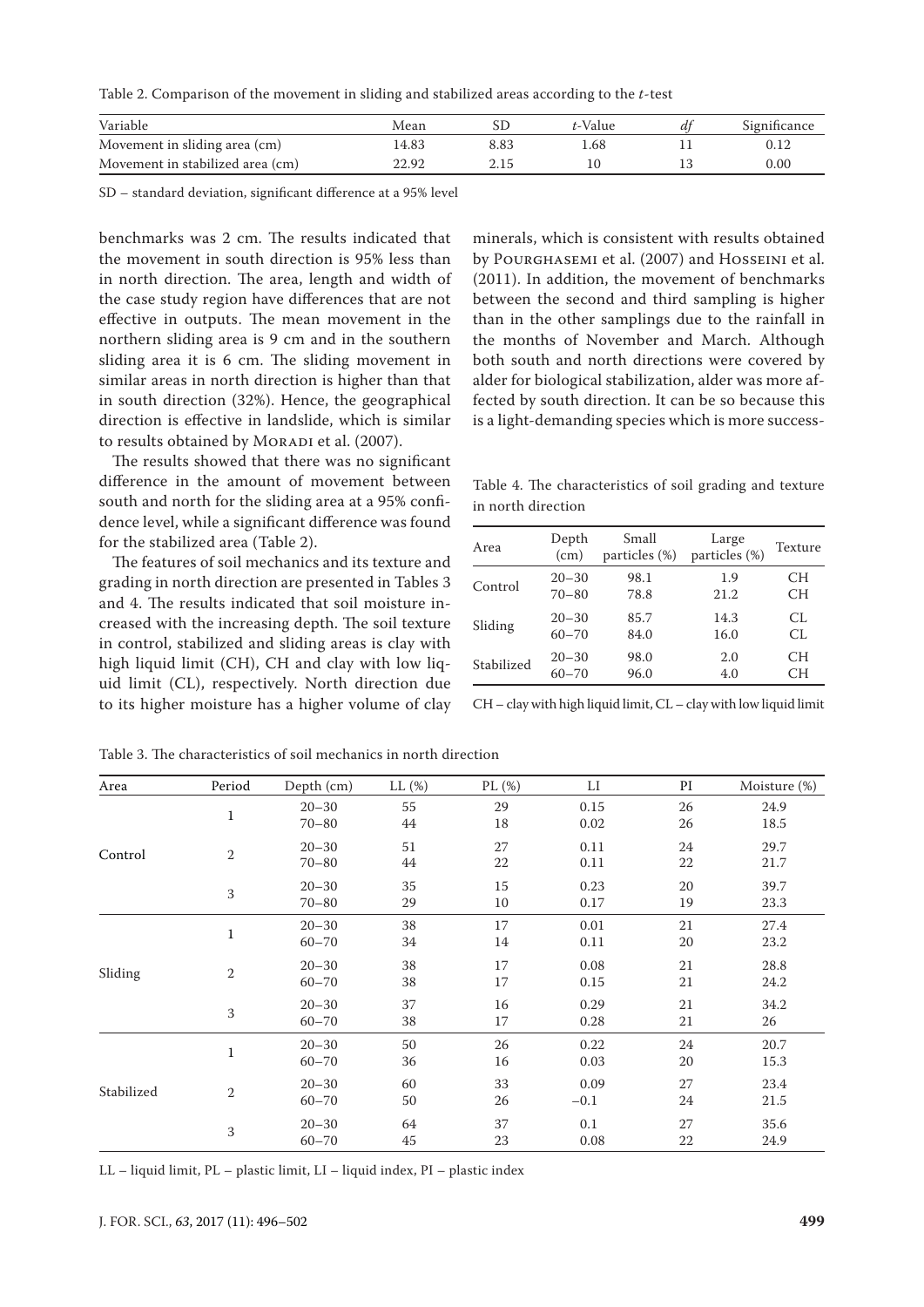Table 5. The characteristics of soil mechanics in south direction

| Area       | Period       | Depth (cm)             | LL (%)       | PL (%)   | LI(%)              | PI(%)    | Moisture (%)   |
|------------|--------------|------------------------|--------------|----------|--------------------|----------|----------------|
|            | $\mathbf{1}$ | $20 - 30$<br>$70 - 80$ | 53<br>44     | 28<br>22 | $-0.31$<br>$-0.19$ | 25<br>22 | 20.23<br>18.38 |
| Control    | $\mathbf{2}$ | $20 - 30$<br>$70 - 80$ | 62<br>65     | 35<br>38 | $-0.24$<br>$-0.40$ | 27<br>27 | 28.30<br>24.60 |
|            | 3            | $20 - 30$<br>$70 - 80$ | 56<br>48     | 30<br>25 | 0.10<br>0.07       | 26<br>23 | 34.10<br>26.80 |
| Sliding    | $\mathbf 1$  | $20 - 30$<br>$60 - 70$ | 58<br>$52\,$ | 30<br>27 | $-0.31$<br>$-0.28$ | 28<br>25 | 21.11<br>19.97 |
|            | $\,2$        | $20 - 30$<br>$60 - 70$ | 66<br>54     | 39<br>29 | $-0.38$<br>$-0.22$ | 27<br>25 | 28.70<br>23.50 |
|            | 3            | $20 - 30$<br>$60 - 70$ | 55<br>50     | 30<br>26 | 0.19<br>$-0.05$    | 25<br>24 | 34.90<br>24.60 |
| Stabilized | $\mathbf{1}$ | $20 - 30$<br>$60 - 70$ | 63<br>60     | 35<br>32 | $-0.28$<br>$-0.23$ | 28<br>28 | 27.13<br>25.38 |
|            | 2            | $20 - 30$<br>$60 - 70$ | 75<br>67     | 46<br>39 | $-0.28$<br>$-0.22$ | 29<br>28 | 37.70<br>32.70 |
|            | 3            | $20 - 30$<br>$60 - 70$ | 66<br>59     | 38<br>33 | 0.10<br>0.08       | 28<br>26 | 40.90<br>35.20 |

LL – liquid limit, PL – plastic limit, LI – liquid index, PI – plastic index

ful in the southern areas. There is a difference between control and stabilized areas between south and north directions. In addition, the southern stabilized area has more moisture than the northern stabilized area because alder is a light-demanding species (MARVIE MOHADJER 2006).

The results of soil mechanics in south direction showed that moisture increased with the increasing depth (Table 5). Besides, the soil grading and texture analyses indicated that the soil texture in three control, sliding and stabilized areas (treatments) is CH (Table 6). The small particle percent in the studied soil is high. Small particles absorb a large amount of water and reach a higher volume which will be significantly reduced in the course of drying. The high quantity of small particles has adverse impacts on the road in a long time. It increases the soil volume and compaction and decreases the pores which will be more vulnerable to vehicles. This finding is similar to that of Feiznia et al. (2001) and Coe et al. (2003). The liquid index and plastic index and soil moisture have proved the reasons of soil movement and changes from plastic to liquid phase. The analyses of soil mechanics show that soil moisture decreased with the increasing depth. This value in the control area documents that surface soil has clay with high liquid limit (LL) and deep soil has clay with low plastic limit (PL). Hence, the LL and PL have higher values on the surface, and also the moisture increased from first to third sampling.

Table 6. The features of soil grading and texture in south direction

| Area       | Depth<br>(cm) | Small<br>particles (%) | Large<br>particles (%) | Texture |
|------------|---------------|------------------------|------------------------|---------|
| Control    | $20 - 30$     | 97.6                   | 2.4                    | CН      |
|            | $70 - 80$     | 98.4                   | 1.6                    | CН      |
| Sliding    | $20 - 30$     | 86.3                   | 13.7                   | CН      |
|            | 60–70         | 95.9                   | 4.1                    | CН      |
| Stabilized | $20 - 30$     | 96.3                   | 3.7                    | CН      |
|            | $60 - 70$     | 98.2                   | 1.8                    | CН      |

CH – clay with high liquid limit

## **CONCLUSIONS**

The measurements of mean horizontal movement in stabilized area, sliding area and control area have been carried out in northern and southern aspects. When the alder trees grow in the sliding area, they tend to prevent the landslide due to the wide ground coverage of their crowns and root depth. They create a dense land cover and a network of root systems that significantly reduce the landslide movement. 35 years after natural establishment, soil mechanics changed from CL to CH. Since the efficient and practical researches in forests especially forest engineering have a large range, doing such researches needs more attention and consideration. The sliding value in north direction of forests in the north of Iran is higher than that in south direction. Hence planning and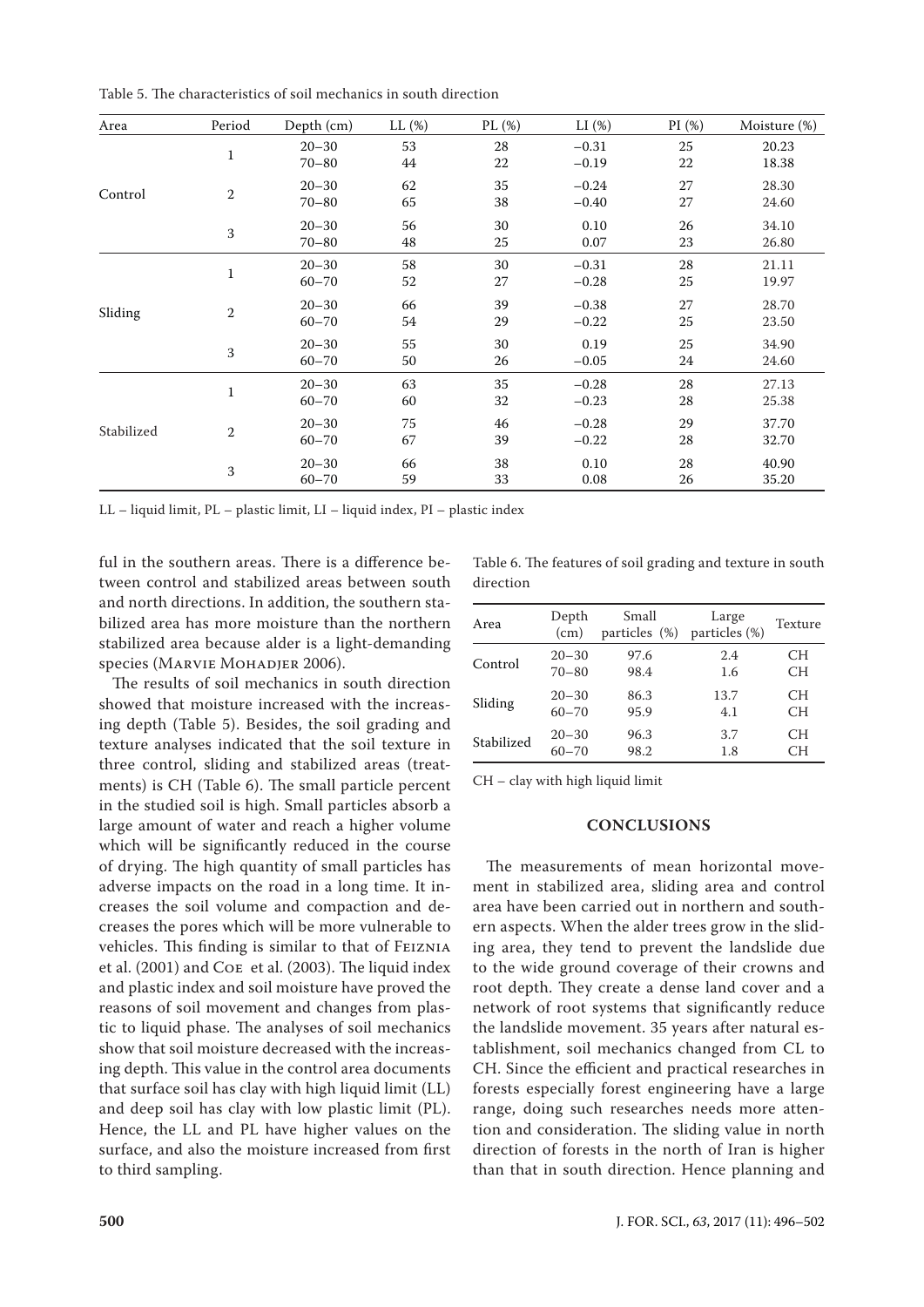constructing the forest roads need more attention technically. Bioengineering is a reasonable and economic way to decrease the cost of road maintenance and ensure the appropriate characteristics of roads based on a close-to-nature approach. Due to its use of local materials, bioengineering is one of the most appropriate methods for reinforcing the slope regions as protection from erosion.

#### **References**

- Abdi E., Majnounian B., Genet M., Rahimi H. (2010): Quantifying the effects of root reinforcement of Persian Ironwood (*Parrotia persica*) on slope stability; a case study: Hillslope of Hyrcanian forests, northern Iran. Ecological Engineering, 36: 1409–1416.
- Abedi T., Hosseini S.A., Naghdi R. (2010): Study of landslides and relation with mechanical soil properties around the forest roads (case study: ChafRood Forest). Journal of Watershed Management, 1: 17–29. (in Persian)
- Ahmadi H., Talebi-Esfandarani A. (2002): Study of effective factors on mass movements (landslide) (case study: Ardal Region of Chaharmahale Bakhtiari Province). Iranian Journal of Natural Resources, 54: 323–329. (in Persian)
- Allison C., Sidle R.C., Tait D. (2004): Application of decision analysis to forest road deactivation in unstable terrain. Environmental Management, 33: 173–185.
- Ashish Kumar S. (2010): Bioengineering techniques of slope stabilization and landslide mitigation. Disaster Prevention and Management, 19: 384–397.
- Coe J.A., Ellis W.L., Godt J.W., Savage W.Z., Savage J.E., Michael J.A., Kibler J.D., Powers P.S., Lidke D.J., Debray S. (2003): Seasonal movement of the Slumgullion landslide determined from Global Positioning System surveys and field instrumentation. Engineering Geology, 68: 67–101.
- de Brito Galvão T., Rodrigues Pereira A., Parizzi M.G., Alves da Silva H. (2010): Bioengineering techniques associated with soil nailing applied to slope stabilization and erosion control. Natural Hazards Review, 11: 43–48.
- Eker R., Aydin A. (2014): Assessment of forest road conditions in terms of landslide susceptibility: A case study in Yığılca Forest Directorate (Turkey). Turkish Journal of Agriculture and Forestry, 38: 281–290.
- Feiznia S., Ahmadi H., Hasanzadeh Nafuti M. (2001): Landslide hazard zonation in Shalmanrood basin in Gilan province. Iranian Journal of Natural Resources, 54: 207–219. (in Persian)
- Hasmadi M.I., Kamaruzaman J., Azizon J.M. (2008): Forest road assessment in Ulu Muda Forest Reserve, Kedah, Malaysia. Modern Applied Science, 2: 100–108.
- Hosseini S.A., Lotfi R., Lotfalian M., Kavian A., Parsakhoo A. (2011): The effect of terrain factors on landslide features

along forest road. African Journal of Biotechnology, 10: 14108–14115.

- Indraratna B., Fatahi B., Khabbaz H. (2006): Numerical analysis of matric suction effects of tree roots. Geotechnical Engineering, 159: 77–90.
- Lako A., Marko O. (2012): The impacts of soils erosion caused by forest harvesting and the construction of forest roads. International Journal of Forest, Soil and Erosion, 2: 85–88.
- Leung F.T.Y., Yan W.M., Hau B.C.H., Tham L.G. (2015): Root systems of native shrubs and trees in Hong Kong and their effects on enhancing slope stability. Catena, 125: 102–110.
- Lewis L., Hagen S., Salisbury S. (2001): Soil Bioengineering for Upland Slope Stabilization. Research Project WA-RD 491.1. Seattle, Washington State Transportation Center: 85.
- Maleki S., Naghdi R., Abdi E., Nikooy M. (2014): Investigating the amount of reinforcement of *Alnus subcordata* root in order to use in bioengineering. Iranian Journal of Forest, 6: 49–58. (in Persian)
- Marvie Mohadjer M.R. (2006): Silviculture. Tehran, University of Tehran Press: 387. (in Persian)
- Moradi H., Davoodi M., Pourghasemi H. (2007): Using GIS in erosion and its application in identifying landslides. In: Sadeghi S.M. (ed.): The Symposium of Watershed and Water and Soil Resources, Kerman, Sept 1–2, 2007: 488–492. (in Persian)
- Nazari S., Hosseini S.A., Lotfalian M., Pourmajidian M. (2011): Assessment of soil stability and rupture in forest roads. International Journal of Natural and Engineering Sciences, 5: 55–57.
- Operstein V., Frydman S. (2000): The influence of vegetation on soil strength. Ground Improvement, 4: 81–89.
- Pollen N. (2007): Temporal and spatial variability in root reinforcement of streambanks: Accounting for soil shear strength and moisture. Catena, 69: 197–205.
- Pourghasemi H., Moradi H., Mohammadi M. (2007): Zoning the landslide using statistical methods in Safarood basin. In: Sadeghi S.M. (ed.): The Symposium of Watershed and Water and Soil Resources, Kerman, Sept 1–2, 2007: 174–179. (in Persian)
- Preti F., Dani A., Laio, F. (2010): Root profile assessment by means of hydrological, pedological and above-ground vegetation information for bio-engineering purposes. Ecological Engineering, 36: 305–316.
- Rees S.W., Ali N. (2012): Tree induced soil suction and slope stability. Geomechanics and Geoengineering, 7: 103–113.
- Reubens B., Poesen J., Danjon F., Geudens G., Muys B. (2007): The role of fine and coarse roots in shallow slope stability and soil erosion control with a focus on root system architecture: A review. Trees, 21: 385–402.
- Saiful Iskandar K., Husaini O., Ghazali H.M., Abd Rahman K., Marryanna L., Thamer M., Rodzi M.A., Hakimi A.H.M.